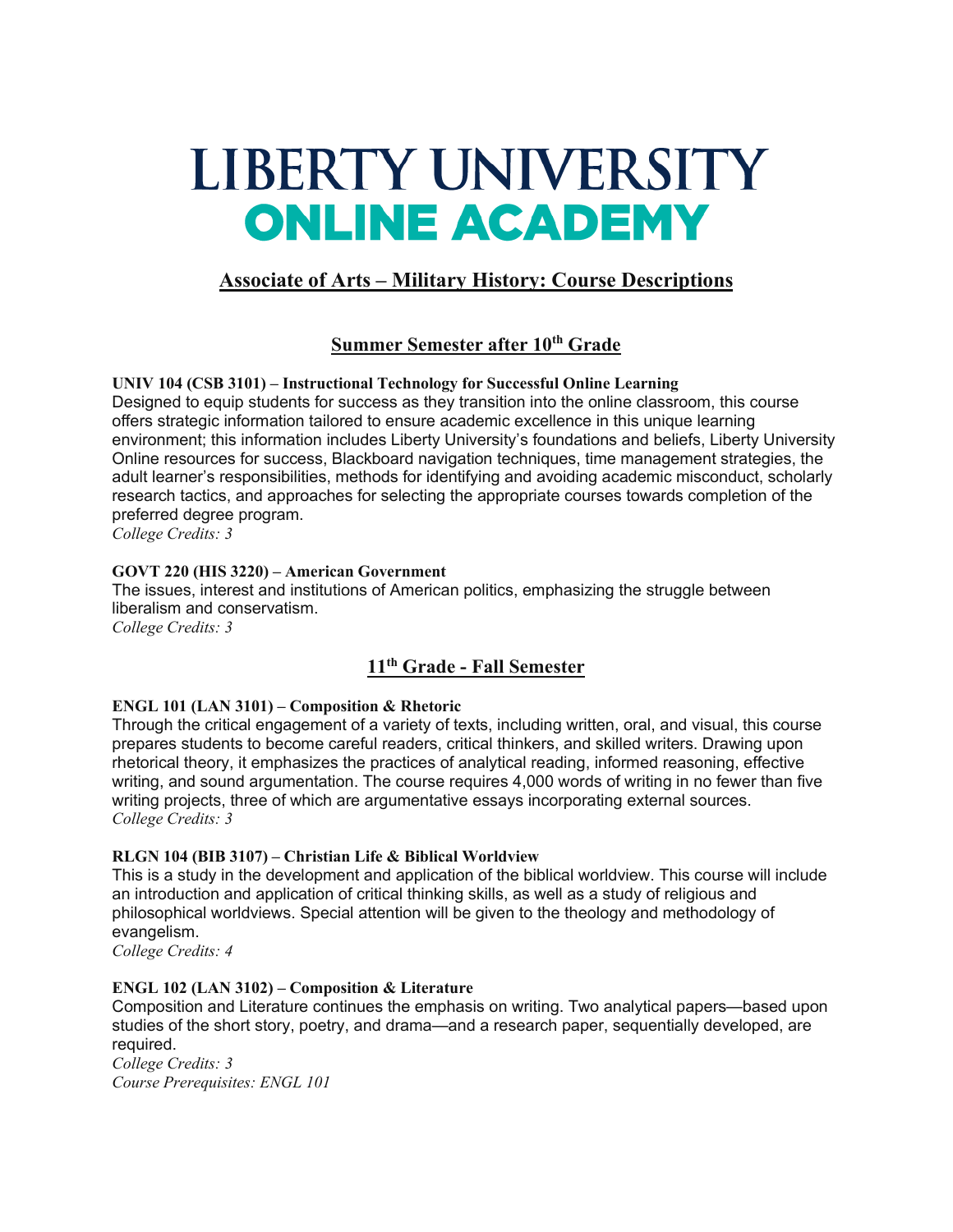#### **BIBL 104 (BIB 3106) – Survey of Old & New Testament**

This survey course is designed to lay a foundational understanding of Scripture via a historical survey of the Old and New Testaments. The student will engage a range of learning activities related to the issues interacting with biblical literature, basic hermeneutical principles, key themes and persons of the canon, and the redemptive theme of Scripture.

*College Credits: 4*

# **11th Grade - Spring Semester**

#### **COMS 101 (LAN 3103) – Speech Communication**

Study and practice in communicating ideas competently in public speaking. Students are also given a foundation for the development of communication skills in other human communication contexts, including dyadic and small group communication. *College Credits: 3*

#### **HIUS 222 (HIS 3222) – Survey of American History II**

A survey of American history from Reconstruction to the present, stressing interpretation and analysis of major eras and trends.

*College Credits: 3*

#### **GEOG 200 (GEO 3200) – Intro to Geography**

An introductory course in the physical and cultural phenomena of the earth, stressing spatial distribution of these phenomena.

*College Credits: 3*

#### **GOVT 200 (HIS 3200) – Constitutional Government & Free Enterprise**

Diverse introduction to political and economic ideas, government institutions, free market processes, public issues, economic policy and political and economic activity, emphasizing the close relationship between a system of limited constitutional government and the free enterprise economy and providing an overview of the Christian worldview with regard to government and economics. *College Credits: 3*

## **Summer Semester after 11th Grade**

**MATH 115 (or higher)** Students must take MATH 115 or higher. MATH 115 is recommended. *College Credits: 3 Course Prerequisites: MATH 110, Math Assessment, or SAT/ACT*

#### **BIOL 101 (SCI 3101) – Principles of Biology**

An examination of the fundamental characteristics common among living things. Emphasis is placed upon studies of the cell, energy, metabolism, reproduction, heredity, ecology, phylogeny and the diversity of life.

*College Credits: 3*

#### **BIOL 103 (SCI 3103) – Principles of Biology Lab**

Laboratory exercises selected to demonstrate basic biological concepts. Emphasis is on plant and animal cell chemistry, composition and function, organismal structure and function, biological diversity and population ecology.

*College Credits: 1*